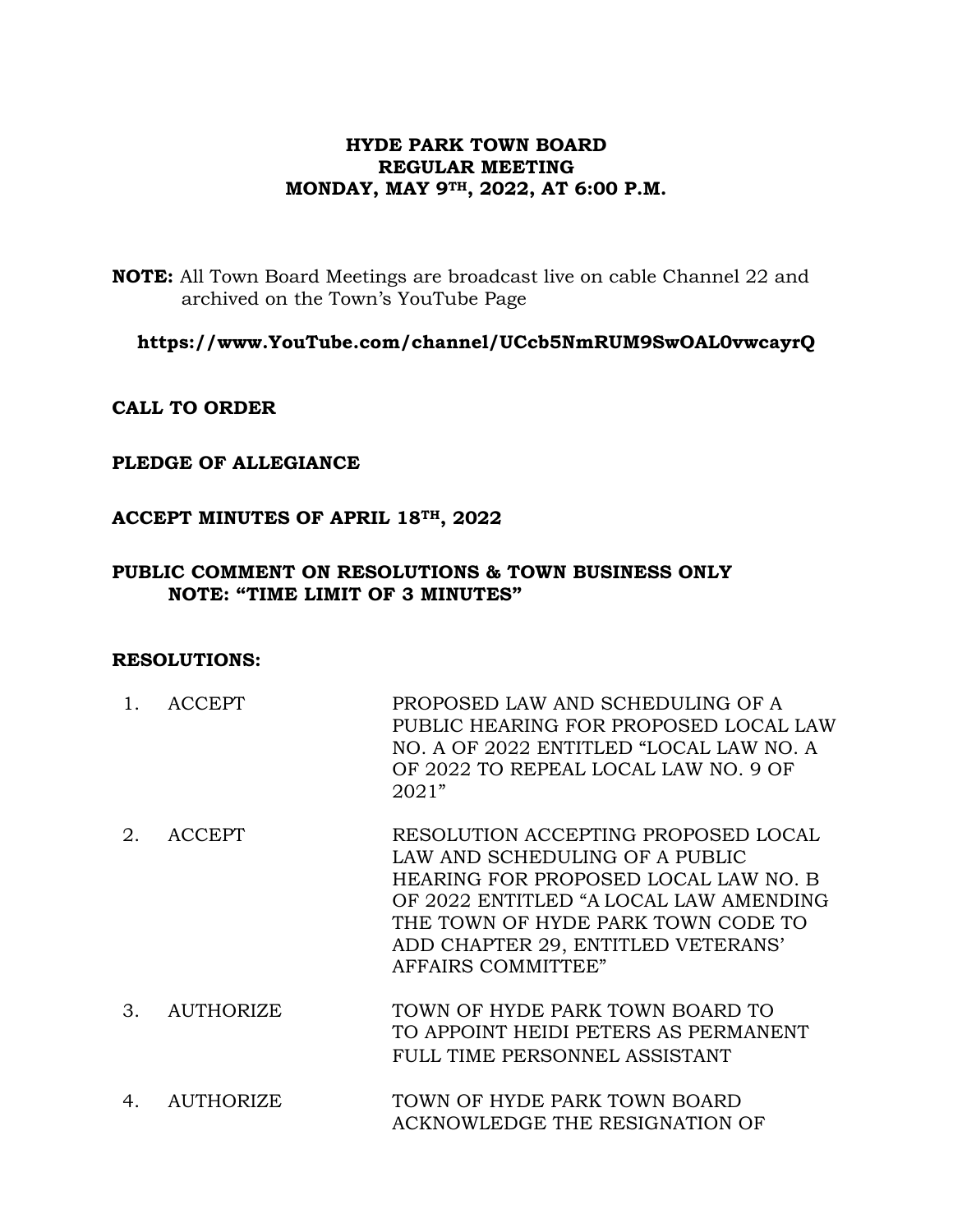JOHN BOLDE AS A PART TIME POLICE ASSISTANT FOR THE TOWN OF HYDE PARK POLICE DEPARTMENT

- 5. AUTHORIZE TOWN OF HYDE PARK TOWN BOARD TO APPOINT JONAH TOWNE AS A FULL TIME POLICE OFFICER FOR THE TOWN OF HYDE PARK POLICE DEPARTMENT
- 6. AUTHORIZE TOWN OF HYDE PARK POLICE CHIEF TO SUBMIT THE GRANT APPLICATION FOR THE 2022 BULLET PROOF VEST PARTNERSHIP GRANT
- 7. AUTHORIZE TOWN OF HYDE PARK POLICE CHIEF TO SUBMIT THE GRANT APPLICATION FOR THE US DEPARTMENT OF JUSTICE FUNDING UNDER THE BUREAU OF JUSTICE ASSISTANCE (BJA) FOR BODY WORN CAMERAS FOR THE TOWN OF HYDE PARK POLICE DEPARTMENT

#### **NEW AND OLD BUSINESS**

## **ADJOURN**

# **\*A MOTION MAY BE MADE TO ENTER EXECUTIVE SESSION AGENDA SUBJECT TO CHANGE**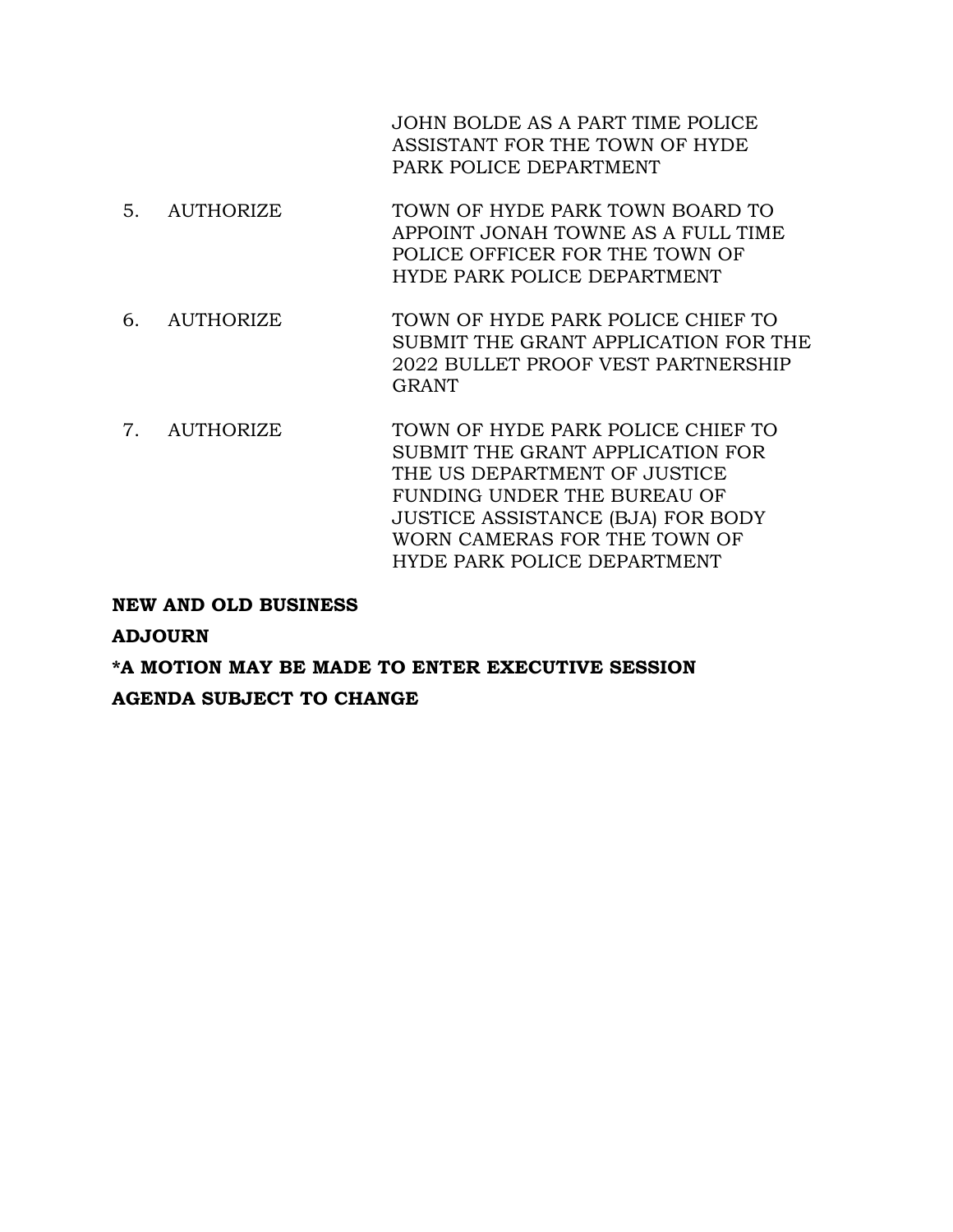#### **RESOLUTION 5:9 – 1 OF 2022**

### **RESOLUTION ACCEPTING PROPOSED LOCAL LAW AND SCHEDULING OF A PUBLIC HEARING FOR PROPOSED LOCAL LAW NO. A OF 2022 ENTITLED "LOCAL LAW NO. A OF 2022 TO REPEAL LOCAL LAW NO. 9 OF 2021"**

**WHEREAS**, the Town of Hyde Park Town Board has determined to repeal Local Law No. 9 of 2021 entitled "A Local Law Opting Out of Allowing Cannabis Retail Dispensaries as Authorized Under New York State Cannabis Law Article 4"; and

**WHEREAS**, the Town of Hyde Park Town Board has determined that it is in the best interest of the Town of Hyde Park to opt-in of on-site retail dispensaries within its jurisdiction; and

**WHEREAS**, the Town Attorney has drafted a proposed Local Law; and

**WHEREAS**, the Town Board has determined to move forward with the adoption of said proposed Local Law with full reservation of rights, as a legislative act of the Town Board; and

**WHEREAS**, the Town Board has determined that the proposed legislation repealing Local Law No. 9 of 2021 is a Type II Action under the New York State Environmental Quality Review Act ("SEQRA") and will not have a significant adverse effect on the environment; and

**WHEREAS,** the Town Board has determined that the proposed Local Law is acceptable for purposes of undertaking the local law adoption process and hearing from the public and other interested parties. <sup>-</sup>

**NOW, THEREFORE, BE IT RESOLVED**, that the Town Board hereby accepts the said Local Law and schedules a public hearing on said Local Law for May 23, 2022, at 6:10 p.m.; and

**BE IT FURTHER RESOLVED**, that the Town Clerk is hereby directed to post and provide notice of the public hearing as required by law.

#### **MOTION: SECOND:**

| Councilwoman Noakes    |  |
|------------------------|--|
| Councilwoman Ruggiero  |  |
| Councilman Lombardi    |  |
| Councilman Prusakowski |  |
| Supervisor Torreggiani |  |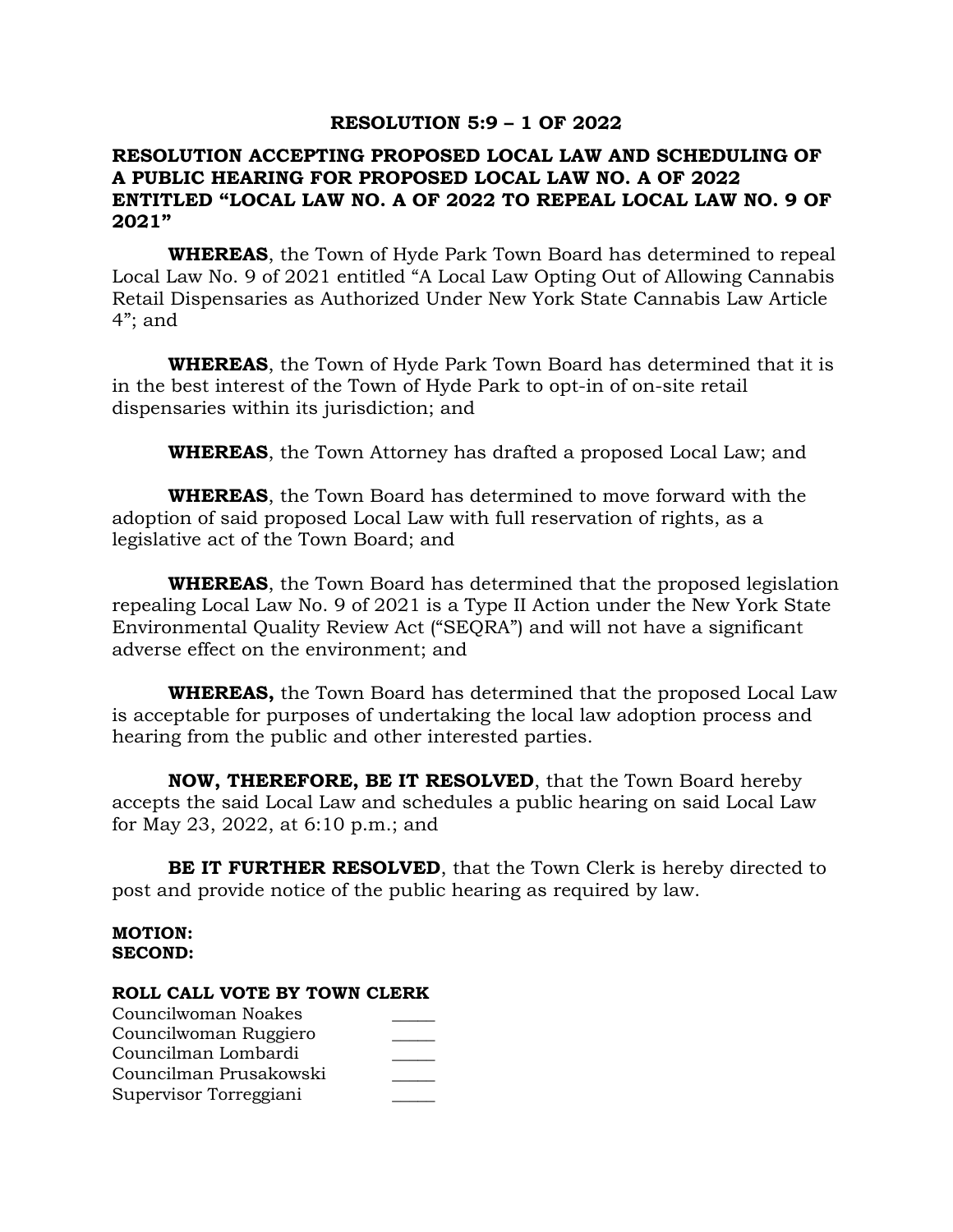### **TOWN OF HYDE PARK**

## **LOCAL LAW NO. A OF THE YEAR 2022**

## **A LOCAL LAW REPEALING LOCAL LAW NO. 9 OF 2021**

**BE IT ENACTED** by the Town Board of the Town of Hyde Park that Local Law No. 9 of the year 2021 entitled "A Local Law Opting Out of Allowing Cannabis Retail Dispensaries as Authorized Under New York State Cannabis Law Article 4" is hereby repealed as follows:

**SECTION 1.**

#### **LOCAL LAW NO. 9 OF THE YEAR 2021**

## **A LOCAL LAW OPTING OUT OF ALLOWING CANNABIS RETAIL DISPENSARIES AS AUTHORIZED UNDER NEW YORK STATE CANNABIS LAW ARTICLE 4**

**BE IT ENACTED** by the Town Board of the Town of Hyde Park as follows:

### **SECTION 1. LEGISLATIVE INTENT.**

It is the intent of this local law to opt out of allowing cannabis retail dispensaries in the Town of Hyde Park that would otherwise be allowed under New York State Cannabis Law Article 4.

#### **SECTION 2. AUTHORITY.**

This local law is adopted pursuant to Cannabis Law §131 which expressly authorizes the Town Board to adopt a local law requesting the Cannabis Control Board to prohibit the establishment of cannabis retail dispensary licenses within the jurisdiction of the Town and is subject to a permissive referendum, the procedure of which is governed by Municipal Home Rule §24.

#### **SECTION 3. LOCAL OPT-OUT.**

The Town Board of the Town of Hyde Park hereby opts out of allowing cannabis retail dispensaries from being established and operated within the Town's jurisdiction.

## **SECTION 4. SEVERABILITY.**

If any clause, sentence, paragraph, subdivision, or part of this Local Law or the application thereof to any person, firm or corporation, or circumstances, shall be adjusted by any court of competent jurisdiction to be invalid or unconstitutional, such order or judgment shall not affect, impair, or invalidate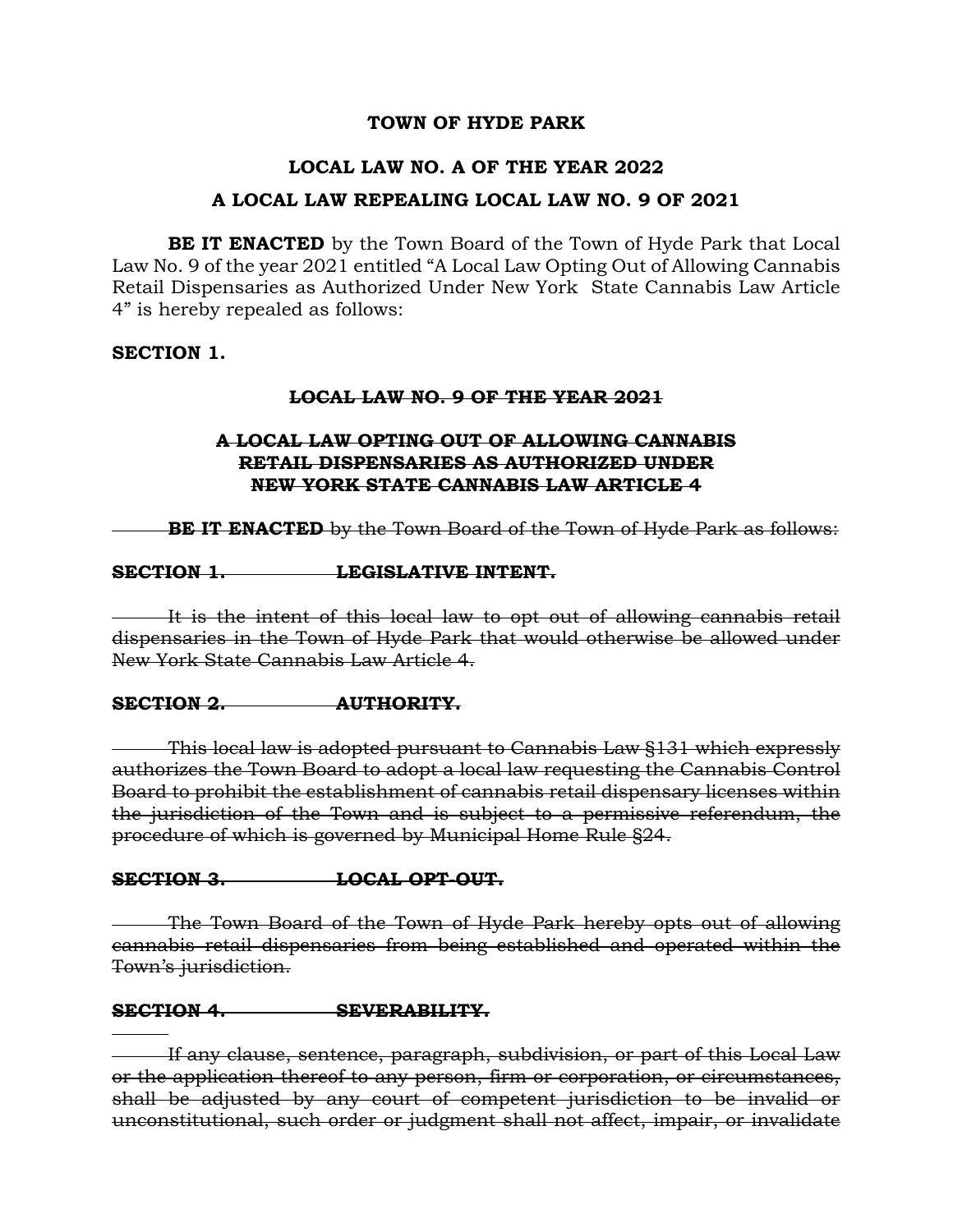the remainder thereof, but shall be confined in its operation to the clause, sentence, paragraph, subdivision, or part of this Local Law or in its application to the person, individual, firm or corporation or circumstance, directly involved in the controversy in which such judgment or order shall be rendered.

## **SECTION 5. PERMISSIVE REFERENDUM/ REFERENDUM ON PETITION.**

This Local Law is subject to a referendum on petition in accordance with Cannabis Law §131 and the procedure outlined in Municipal Home Rule Law §24. If a referendum is required, it shall be conducted by special election.

## **SECTION 6. EFFECTIVE DATE.**

This local law shall take effect immediately upon filing with the State Secretary of State.

## **SECTION 2. EFFECTIVE DATE.**

This Local Law shall take effect immediately upon filing with the Secretary of State.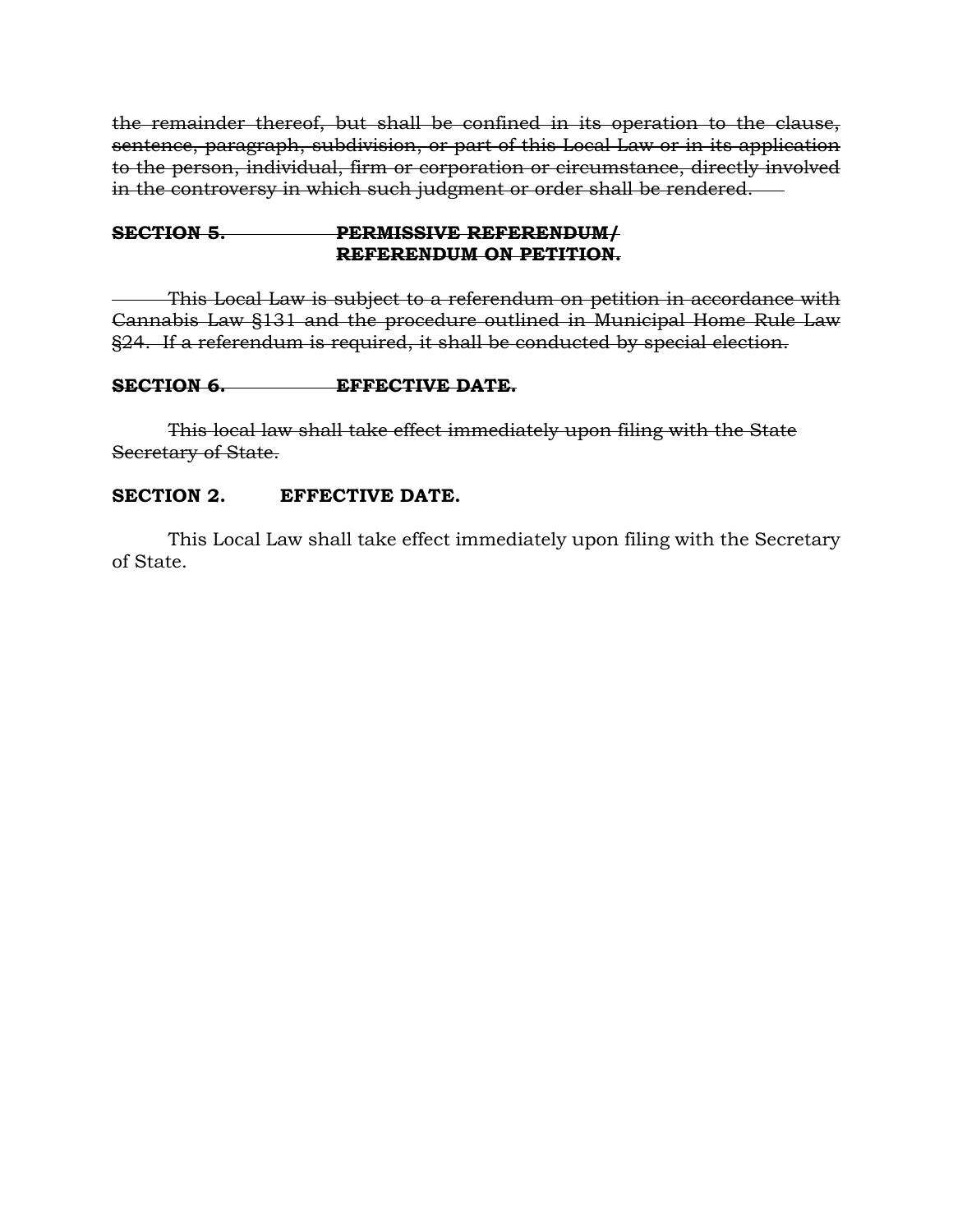#### **RESOLUTION 5:9 – 2 OF 2022**

## **RESOLUTION ACCEPTING PROPOSED LOCAL LAW AND SCHEDULING OF A PUBLIC HEARING FOR PROPOSED LOCAL LAW NO. B OF 2022 ENTITLED "A LOCAL LAW AMENDING THE TOWN OF HYDE PARK TOWN CODE TO ADD CHAPTER 29, ENTITLED 'VETERANS' AFFAIRS COMMITTEE'"**

**WHEREAS**, the historic Town of Hyde Park is home to numerous veterans and their families who are important and valued members of the community and whose contributions are deserving of recognition and support; and

**WHEREAS**, the Town Board of Hyde Park has determined that it is in the interest of the Town to establish a Veterans' Affairs Committee to serve the community and advise the Town Board as to veterans' affairs; and

**WHEREAS**, the Town Board has determined that this is a Type II action under the New York State Environmental Quality Review Act ("SEQRA") and will not have a significant adverse effect on the environment; and

**WHEREAS**, the Town Board has determined that the Local Law is acceptable for purposes of undertaking the local law adoption process and hearing from the public and other interested parties.

**NOW, THEREFORE, BE IT RESOLVED**, that the Town Board hereby accepts the said proposed Local Law and schedules a public hearing on said Local Law for May 23, 2022, at 6:10 p.m.; and

**BE IT FURTHER RESOLVED**, that the Town Clerk is hereby directed to post and provide notice of the public hearing as required by law.

#### **MOTION: SECOND:**

| Councilwoman Noakes    |  |
|------------------------|--|
| Councilwoman Ruggiero  |  |
| Councilman Lombardi    |  |
| Councilman Prusakowski |  |
| Supervisor Torreggiani |  |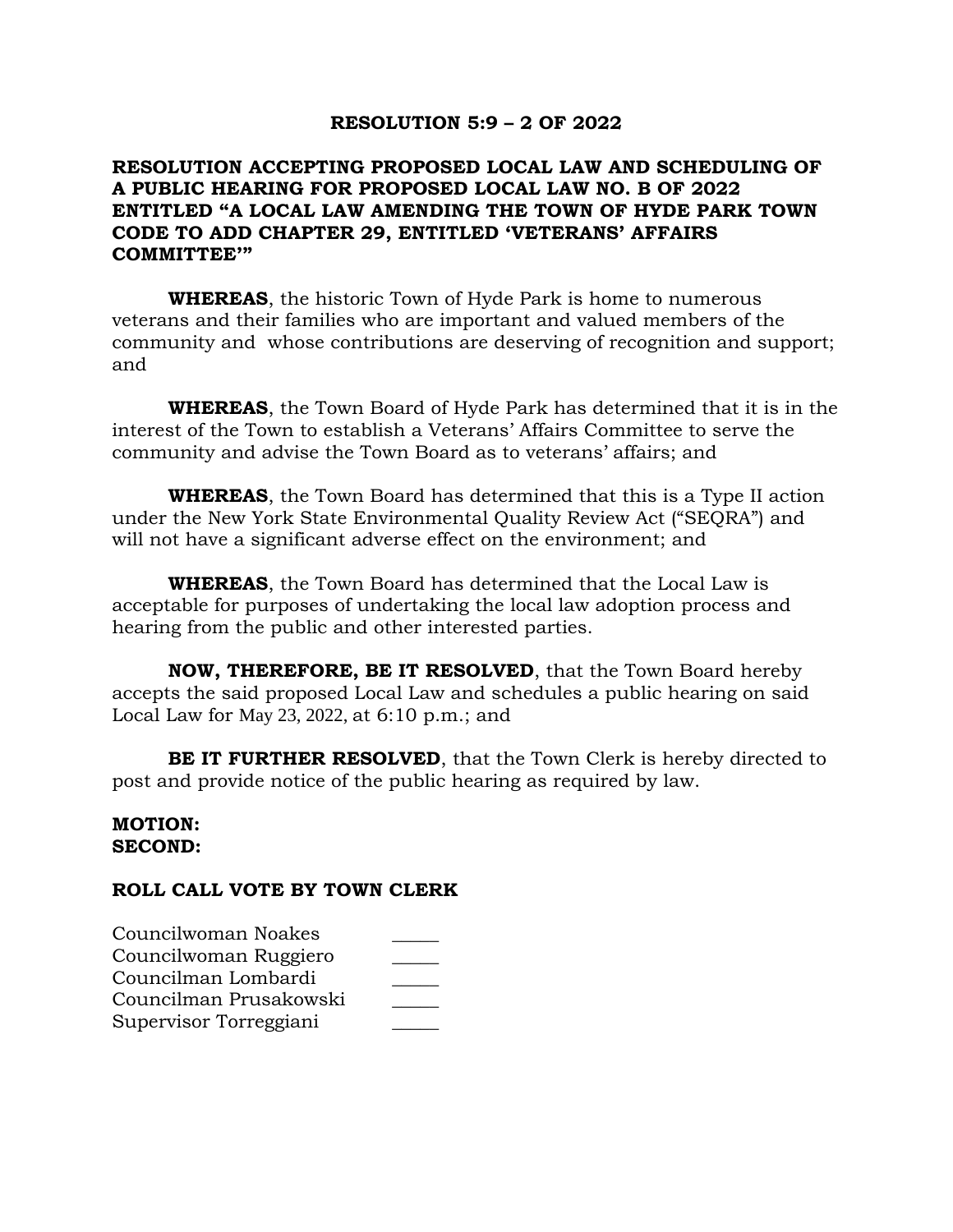#### **TOWN OF HYDE PARK**

#### **LOCAL LAW NO. B OF THE YEAR 2022**

### **A LOCAL LAW AMENDING THE TOWN OF HYDE PARK TOWN CODE TO ADD CHAPTER 29, ENTITLED "VETERANS' AFFAIRS COMMITTEE"**

**BE IT ENACTED** by the Town Board of the Town of Hyde Park as follows:

#### **SECTION 1. CREATION, ESTABLISHMENT, AND APPOINTMENT.**

There is hereby created and established a Town of Hyde Park Veterans' Affairs Committee, which shall consist of five members to be appointed by the Town Board. Committee members shall be residents of the Town of Hyde Park and shall be nominated by virtue of service of any branch of the armed forces or by association with veterans/armed forces organizations.

#### **SECTION 2. TERMS OF OFFICE.**

The terms of the five persons to be appointed shall be three years, except that the terms of two members appointed to the first Committee shall be for only two years and the terms of two other members appointed to the first Committee shall be for one year. In the event that a vacancy shall occur during the term of any member, the Town Board, for the nonexpired portion of the term, shall appoint a successor. The Town Board shall have the power to remove any member of the Committee for cause and after public hearing. All positions on the Committee are voluntary and shall be served without compensation.

#### **SECTION 3. OPERATION OF COMMITTEE.**

The Town Board shall designate one member of the Committee to serve as Chairperson, who shall preside at meetings of the Committee and who shall execute the duties normally conferred by parliamentary order in addition to those prescribed by this section. The Committee shall choose its own officers, make its own rules and regulations, subject to Town Board approval, and keep a journal of its proceedings. A majority of the voting members shall be a quorum for the transaction of business. The Committee shall meet a minimum of four times per year.

#### **SECTION 4. DUTIES AND RESPONSIBILITIES.**

The Veterans' Affairs Committee shall have all the powers and duties as set forth below: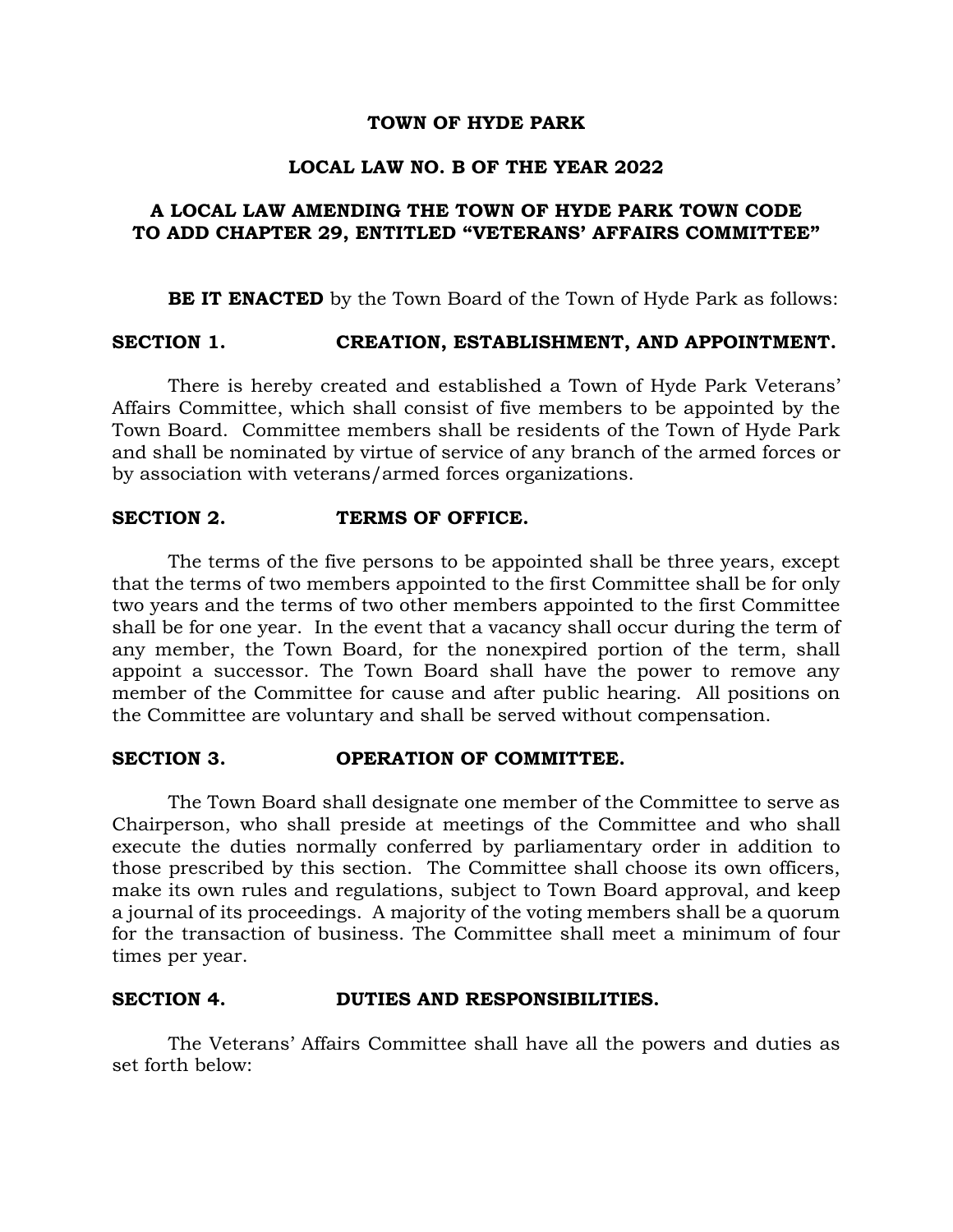- (1) The Veterans' Affairs Committee shall oversee the planning for the Memorial Day and Veterans Day observances.
- (2) The Veterans' Affairs Committee shall make recommendations to the Town Board for the preservation and maintenance of the Town's war memorials, monuments, and plaques.
- (3) The Veterans' Affairs Committee shall oversee the placement, installation, and upkeep of memorial banners and/or flags on all public property owned and operated by the Town of Hyde Park.
- (4) The Veterans' Affairs Committee shall represent the Town of Hyde Park at events, meetings, or gatherings concerning veterans' affairs at the local and County levels.
- (5) The Veterans' Affairs Committee shall attend to any other matter deemed appropriate by the Town Board concerning veterans' affairs.

## **SECTION 5. LIAISON WITH TOWN BOARD.**

The Town Board shall select a member of the Board to serve as the liaison with the Veterans' Affairs Committee.

#### **SECTION 6. ANNUAL APPROPRIATIONS.**

The Town Board may annually appropriate and cause to be raised by taxation in such Town a sum sufficient to carry out the provisions of this chapter.

## **SECTION 7. ANNUAL REPORT TO TOWN BOARD.**

The Committee shall make an annual report to the Town Board of the Town of Hyde Park, which shall cover all matters handled by it during the year, and said annual report shall also be filed with the Town Clerk and become a public record.

#### **SECTION 8. EFFECTIVE DATE.**

This local law shall take effect immediately upon filing with the State Secretary of State.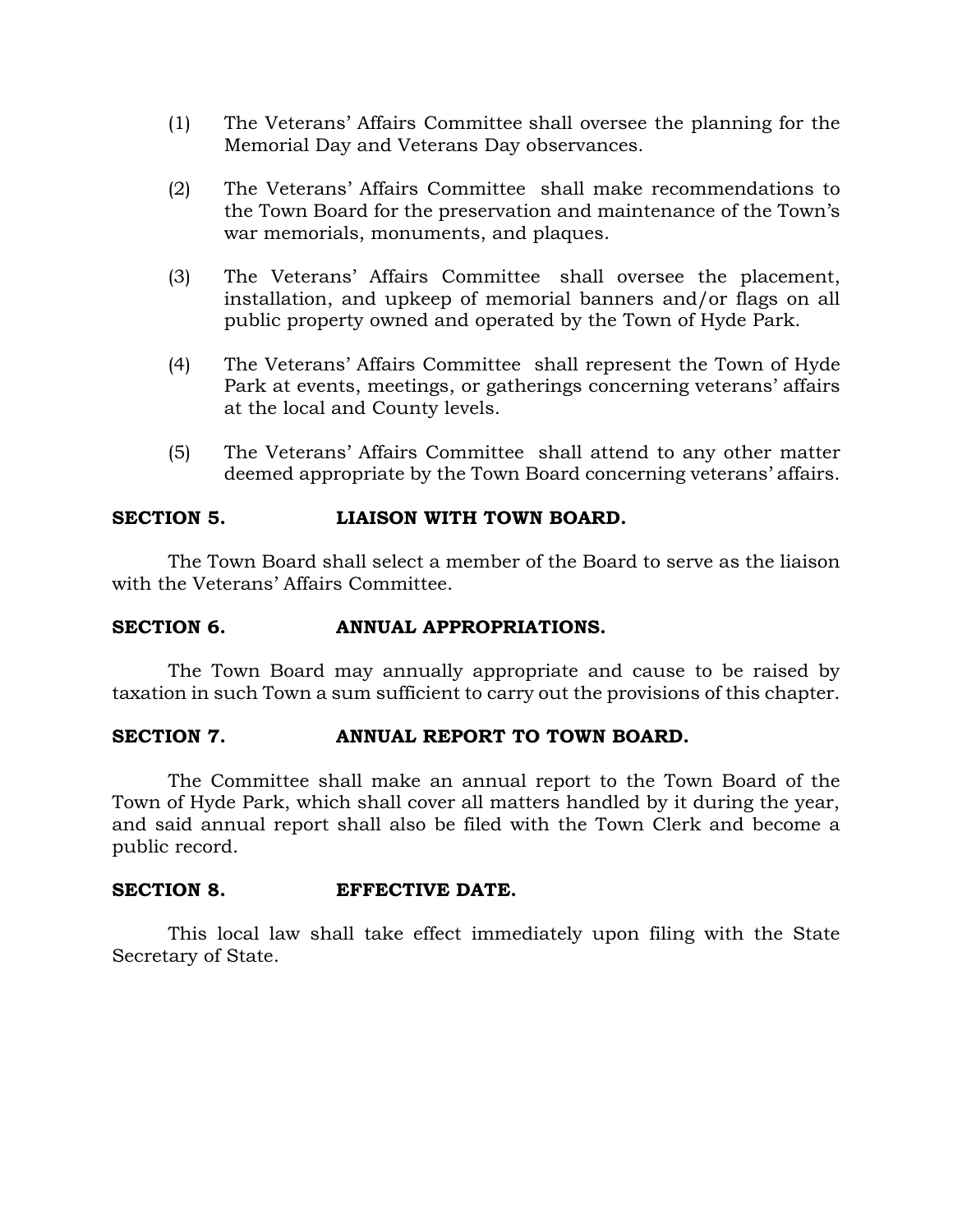### **RESOLUTION 5:9 – 3 OF 2022**

## **RESOLUTION AUTHORIZING THE TOWN OF HYDE PARK TOWN BOARD TO APPOINT HEIDI PETERS AS THE PERMANENT FULL TIME PERSONNEL ASSISTANT FOR THE TOWN OF HYDE PARK**

**WHEREAS**, by Resolution 10:21 – 3 of 2019 the Town of Hyde Park Town Board created the position for a Permanent Full Time Payroll Clerk and appointed Heidi Peters who was reachable on the Dutchess County Department of Human Resources Certification of Eligibles List to said position; and

**WHEREAS**, since the retirement of former Personnel Assistant Sandra Bruno on March 27, 2021, Heidi Peters has been the acting Provisional full time Personnel Assistant pending the Civil Service Examination for Personnel Assistant; and

**WHEREAS**, the Town was notified that as of April 15, 2022, Heidi Peters had passed the Civil Service Examination for Personnel Assistant and is now eligible to be appointed as the full time Personnel Assistant for the Town of Hyde Park.

**NOW, THEREFORE, BE IT RESOLVED**, that the Town of Hyde Park Town Board does hereby appoint Heidi Peters as the permanent full time Personnel Assistant for the Town of Hyde Park effective April 25, 2022, at a salary of \$52,914.00; and

**BE IT FURTHER RESOLVED**, that said appointment is subject to a probationary period as set forth in the Civil Service Law of the State of New York of not less than eight (8) nor more than twenty-six (26) weeks; and

**BE IT FURTHER RESOLVED**, that the Town Supervisor is authorized to execute any and all documents required by the Dutchess County Department of Human Resources to effectuate said appointment.

#### **MOTION: SECOND:**

| Councilwoman Noakes    |  |
|------------------------|--|
| Councilwoman Ruggiero  |  |
| Councilman Lombardi    |  |
| Councilman Prusakowski |  |
| Supervisor Torreggiani |  |
|                        |  |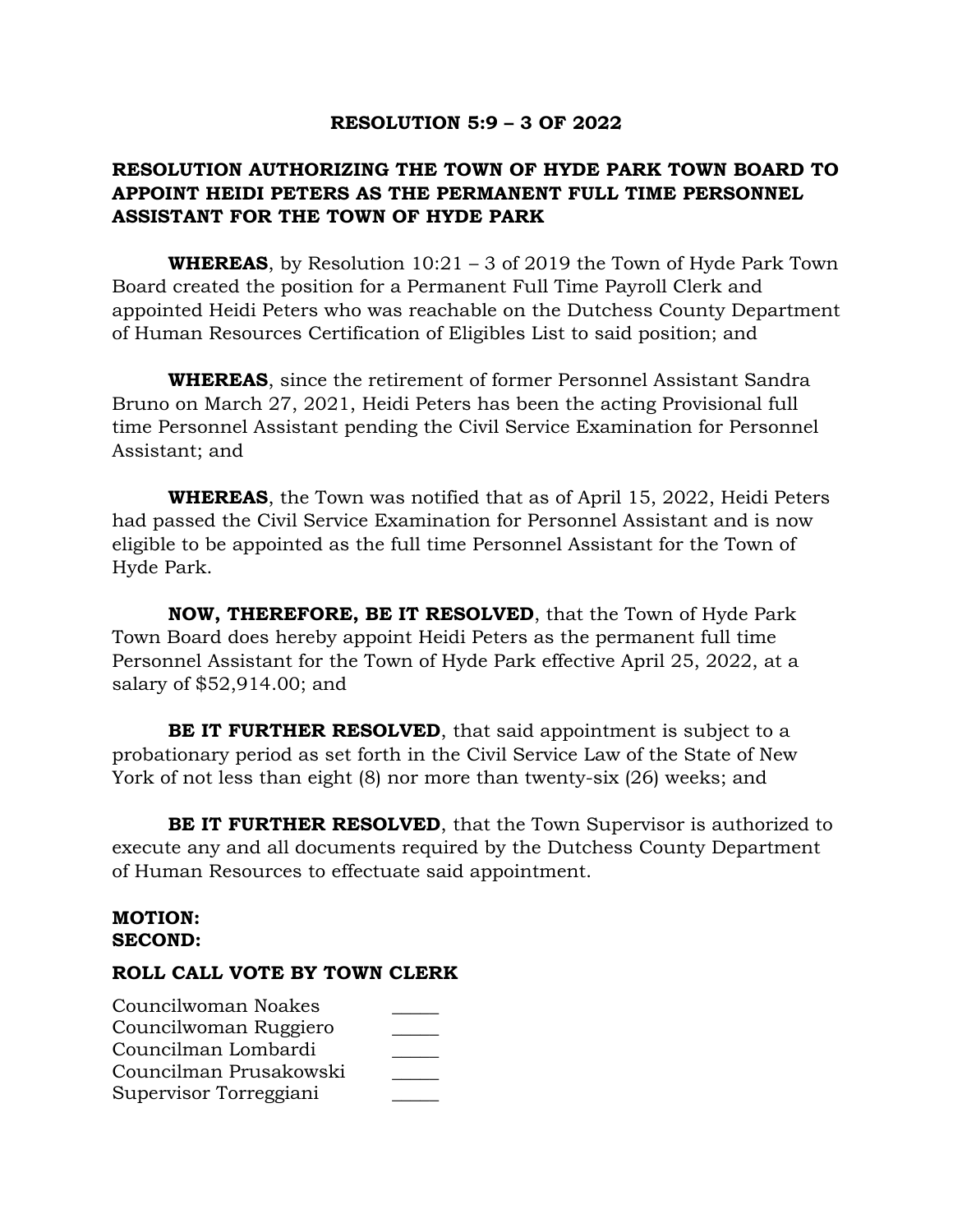### **RESOLUTION 5:9 – 4 OF 2022**

## **RESOLUTION AUTHORIZING THE TOWN OF HYDE PARK TOWN BOARD TO ACKNOWLEDGE THE RESIGNATION OF PART-TIME POLICE ASSISTANT JOHN BOLDE FOR THE TOWN OF HYDE PARK POLICE DEPARTMENT**

**WHEREAS**, John Bolde, Part-Time Police Assistant for the Town of Hyde Park Police Department, has submitted his letter of resignation effective Tuesday, April 12, 2022.

**NOW THEREFORE BE IT RESOLVED**, that the Town of Hyde Park Town Board does hereby acknowledge the resignation of Part-Time Police Assistant, John Bolde, effective Tuesday, April 12, 2022; and

**BE IT FURTHER RESOLVED**, that the Town Supervisor and the Town Board extend their appreciation and gratitude to John Bolde for his service to the Town of Hyde Park Police Department.

#### **MOTION: SECOND:**

| Councilwoman Noakes    |  |
|------------------------|--|
| Councilwoman Ruggiero  |  |
| Councilman Lombardi    |  |
| Councilman Prusakowski |  |
| Supervisor Torreggiani |  |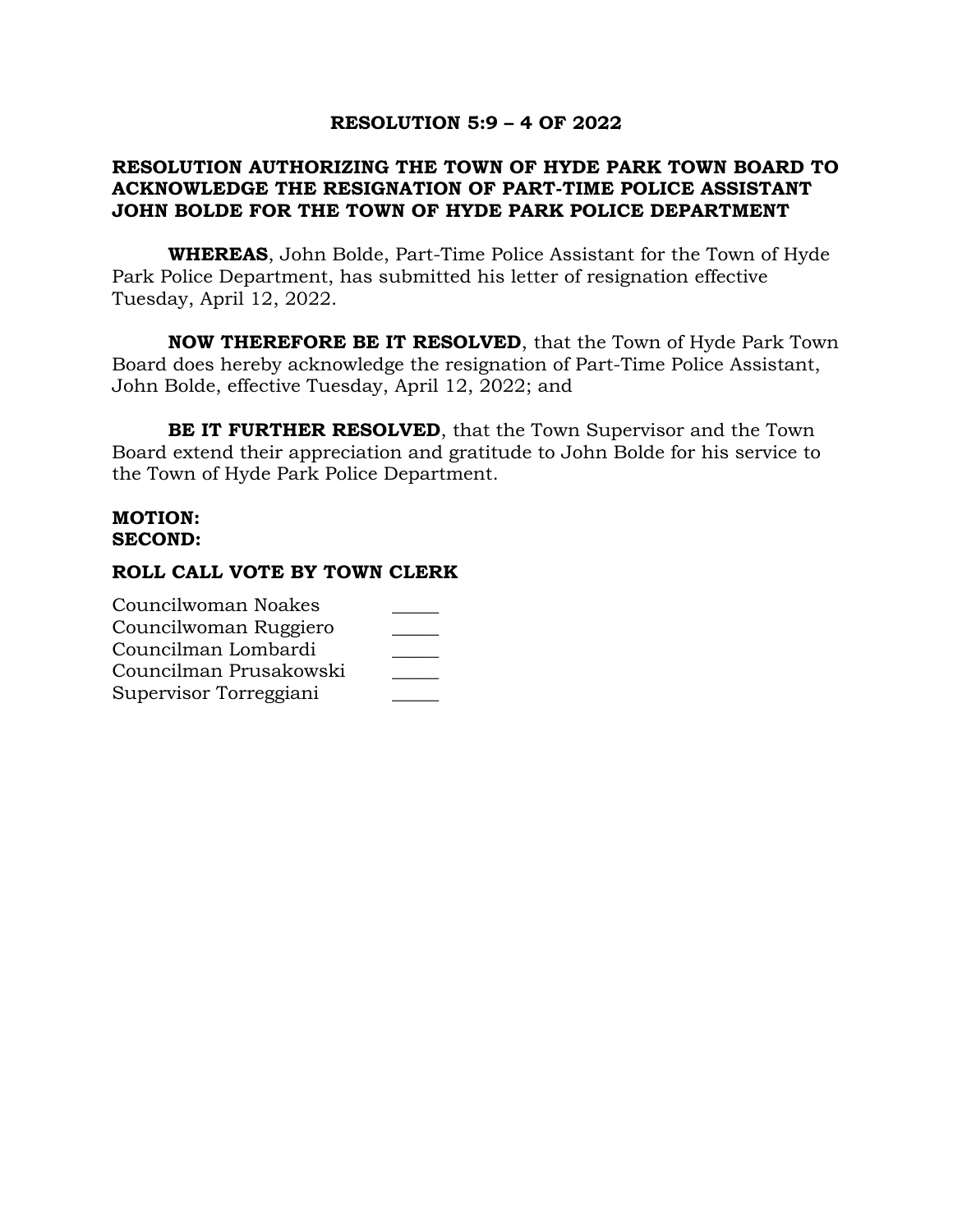#### **RESOLUTION 5:9 – 5 OF 2022**

## **RESOLUTION AUTHORIZING THE TOWN OF HYDE PARK TOWN BOARD TO APPOINT PART-TIME POLICE OFFICER JONAH TOWNE TO THE POSITION OF FULL-TIME POLICE OFFICER FOR THE TOWN OF HYDE PARK POLICE DEPARTMENT**

**WHEREAS**, there currently exists a vacancy in the Hyde Park Police Department for a Full-Time Police Officer due to the promotion of Police Officer Daniel Ferrara to Sergeant; and

**WHEREAS**, Jonah Towne is currently a Part-Time Police Officer with the Town of Hyde Park Police Department; and

**WHEREAS**, Police Officer Towne is reachable on the Dutchess County Department of Human Resources Certification of Eligibility List for police officers and has passed the agility test and pre-employment medical examination as directed by the Dutchess County Department of Human Resources.

**NOW THEREFORE BE IT RESOLVED**, that the Town of Hyde Park Town Board does hereby appoint Jonah Towne to the position of Full-Time Police Officer effective Thursday, May 12, 2022, at an hourly rate of \$27.09 per the PBA Collective Bargaining Agreement; and

**BE IT FURTHER RESOLVED**, that said appointment is subject to a probationary period as set forth in the Civil Service Law of the State of New York and shall be subject to all Civil Service Law Rules and Regulations.

#### **MOTION: SECOND:**

| Councilwoman Noakes    |  |
|------------------------|--|
| Councilwoman Ruggiero  |  |
| Councilman Lombardi    |  |
| Councilman Prusakowski |  |
| Supervisor Torreggiani |  |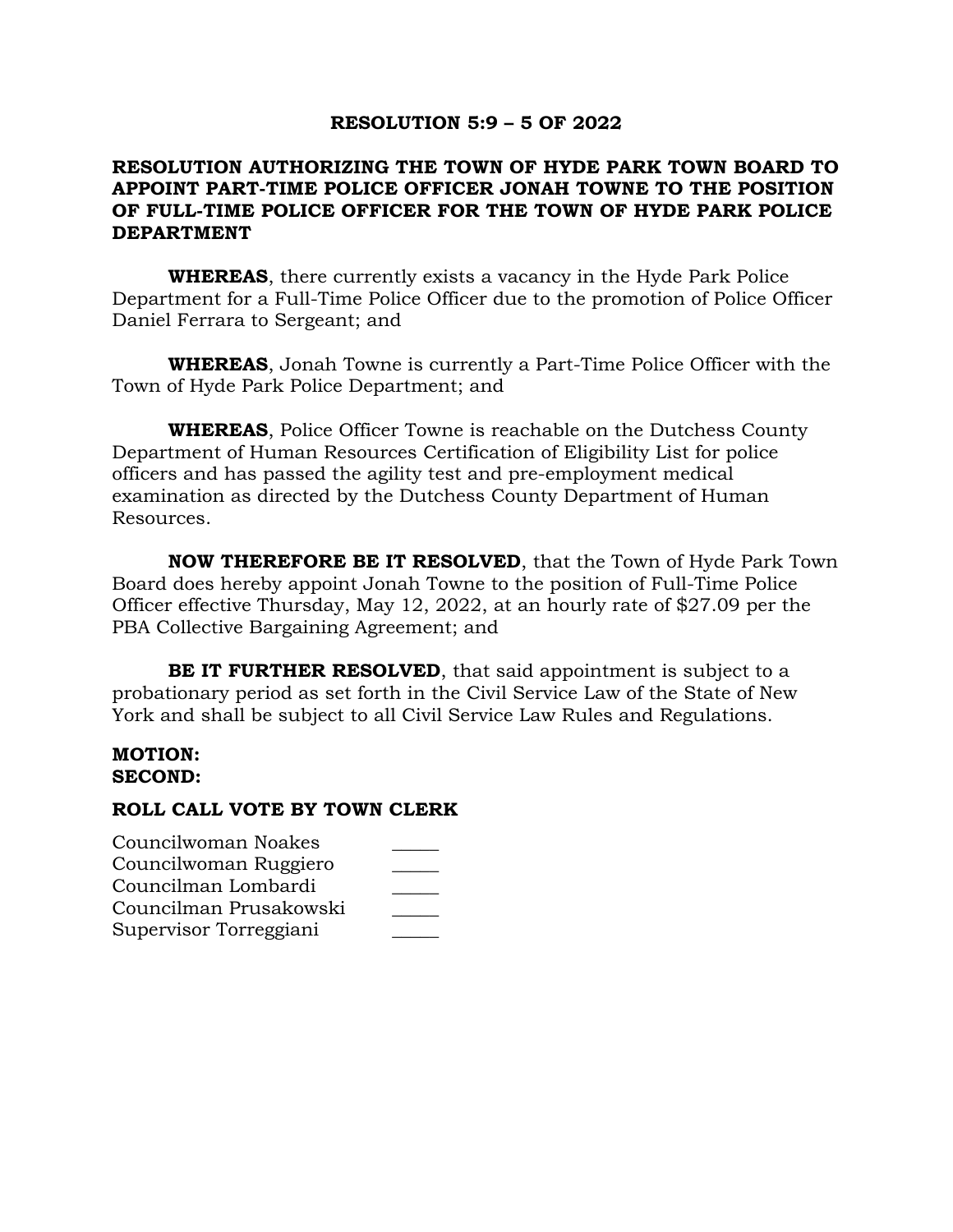### **RESOLUTION 5:9 - 6 OF 2022**

## **RESOLUTION AUTHORIZING THE TOWN OF HYDE PARK POLICE DEPARTMENT TO SUBMIT THE 2022 BUREAU OF JUSTICE ASSISTANCE (BJA) BULLET PROOF VEST PARTNERSHIP GRANT APPLICATION**

**WHEREAS**, the Bureau of Justice Assistance (BJA) has just announced the 2022 Bullet Proof Vest Partnership Grant application funding period; and

**WHEREAS**, the Bulletproof Vest Partnership grant funding will help pay for fifty percent of the accrued expenses of body armor for law enforcement officers which in turn helps police departments improve safety and reduce deaths and serious injuries by providing them funding in order for them to be able to afford proper fitting body armor for their officers; and

**WHEREAS**, the Town of Hyde Park Police Department is desirous of participating in the Bureau of Justice Assistance Bulletproof Vest Partnership Grant for 2022; and

**WHEREAS**, the Hyde Park Police Chief has reviewed the requirements of the grant and feels that the Town of Hyde Park Police Department meets the qualifications to apply; and

**WHEREAS**, the application for the 2022 Bulletproof Vest Partnership Grant application must be submitted no later than Monday, June 27, 2022.

**NOW, THEREFORE, BE IT RESOLVED**, that the Town of Hyde Park Town Board does hereby approve the Hyde Park Police Department's request to submit a grant application to participate in the 2022 Bureau of Justice Assistance (BJA) Bulletproof Vest Partnership Grant Program.

#### **MOTION: SECOND:**

| Councilwoman Noakes    |  |
|------------------------|--|
| Councilwoman Ruggiero  |  |
| Councilman Lombardi    |  |
| Councilman Prusakowski |  |
| Supervisor Torreggiani |  |